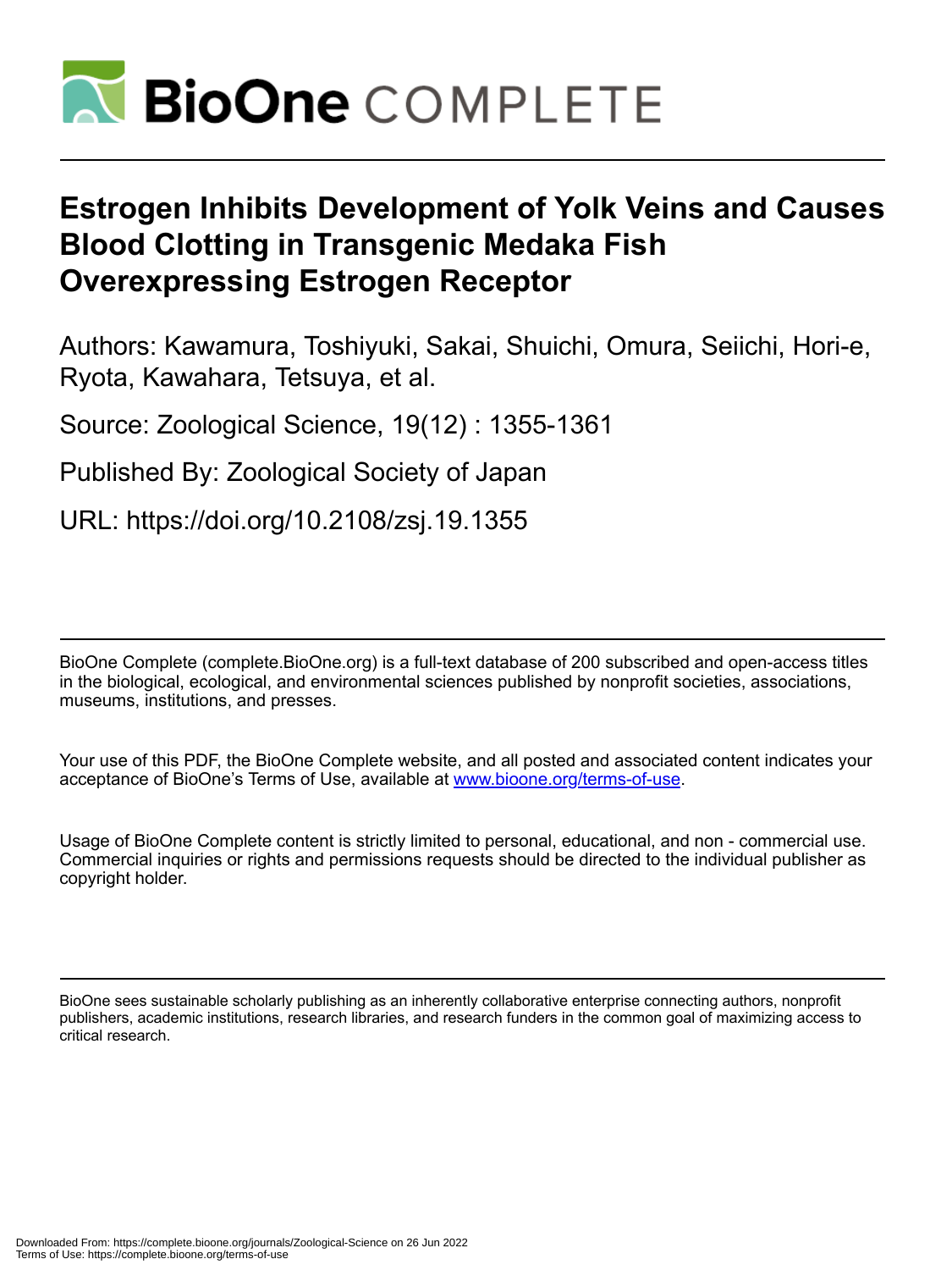# **Estrogen Inhibits Development of Yolk Veins and Causes Blood Clotting in Transgenic Medaka Fish Overexpressing Estrogen Receptor**

Toshiyuki Kawamura<sup>1</sup>, Shuichi Sakai<sup>1</sup>, Seiichi Omura<sup>1</sup>, Ryota Hori-e<sup>1</sup>, Tetsuya Kawahara<sup>1</sup>, Masato Kinoshita<sup>2</sup> and Ichiro Yamashita<sup>1</sup>\*

1 *Center for Gene Science, Hiroshima University, Kagamiyama1-4-2, Higashi-hiroshima 739-8527, Japan* 2 *Division of Applied Biosciences, Graduate school of Agriculture, Kyoto University, Sakyo-ku, Kyoto 606-8502, Japan*

**ABSTRACT**—We established three transgenic medaka fish lines overexpressing the medaka estrogen receptor under the constitutive medaka β-actin promoter. The transgenic embryos became hypersensitive to estrogens (17β-estradiol and 17α-ethinylestradiol), and failed to develop yolk veins while blood clots formed in the blood island within 3 days after exposure to the estrogens. The embryos developed normally if exposed to estrogen after an early neurula stage, suggesting that the sensitive stage is before neurulation. The developmental defects were recovered by incubation with an anti-estrogen, tamoxifen. These results indicate that activation of estrogen receptor caused the estrogen-induced developmental defects. Our results show that the transgenic embryos can be used to assay the blood clotting activity of estrogenic compounds *in vivo*.

**Key words**: transgenic medaka fish, blood clotting, yolk vein, estrogen, estrogen receptor

# **INTRODUCTION**

Estrogens play key roles in vertebrate physiology. The vasculature, like the reproductive tissues, bone, liver, and brain, is an important target of estrogen's action. In the ovary and uterus, initiation of blood vessel formation during follicular development, menstrual cycle, and pregnancy is associated with increases in the levels of circulating estradiol, and regression of the newly formed microvessels is accompanied by a fall in estradiol concentrations, suggesting that the angiogenic process is estradiol-regulated (Dubey *et al*., 2000). Multiple lines of evidence suggest that estrogen directly modulates angiogenesis via effects on endothelial cells (surrounding the inner surface of blood vessel) (Losordo and Isner, 2001). On the contrary, recent studies have found that estrogen medication in hormone replacement therapy (HRT) is associated with increased risk of venous thromboembolism (VTE, occlusion of blood vessels with blood clots) (Daly *et al*., 1996; Jick *et al*., 1996). Using contraceptive (containing estrogen) also increases

\* Corresponding author: Tel. +81-824-24-6271; FAX. +81-824-22-7184. E-mail: iyama@hiroshima-u.ac.jp the risk of thrombotic occlusion in young women (Godsland *et al*., 2000). Pregnant women, who suffer from 100 times higher circulating estrogen than usual, are five times more likely to experience VTE than non-pregnant women (Burns, 2000). Although the estimated rate of such event is low, venous thromboembolic disease is a leading cause of maternal death. Despite 40 years of research, the mechanisms behind these adverse effects of estrogen are not understood. There is no convincing evidence that the balance between clotting and fibrinolysis is disturbed. Given the widespread use of oral contraceptive and HRT, it is important to uncover a mechanism by which estrogens act in the blood coagulation pathway.

The medaka fish, *Oryzias latipes* (a Japanese freshwater fish), possesses a unique combination of features that make it particularly well suited for experimental and genetic analysis of vertebrate vascular development. Medaka embryos and fry are optically clear, allowing for direct, noninvasive observation of virtually the entire vascular system. Medaka embryos but not zebrafish embryos, another genetically tractable killifish, develop yolk veins that are easily observable under a dissecting microscope. Furthermore, the small size of embryos permits them to receive enough oxygen by passive diffusion to survive and continue to develop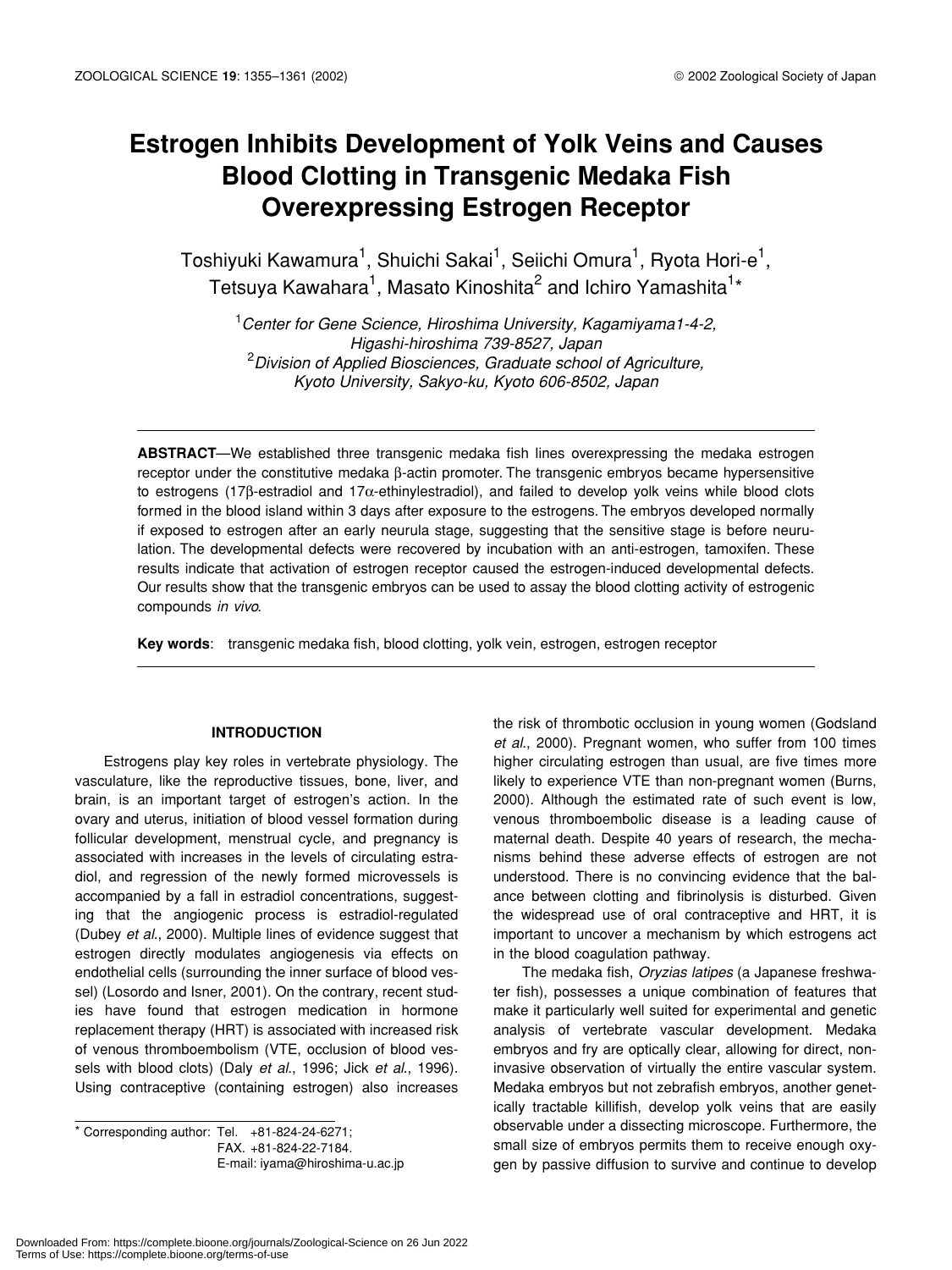in reasonably normal fashion for many days even in the complete absence of blood circulation (Vogel and Weinstein, 2000). This is particularly useful when one examines genetically or experimentally manipulated animals with circulatory defects. Furthermore, methods for generating transgenic (Tg) medaka fish have been established (Tanaka and Kinoshita, 2001). Medaka embryos are also useful for the study on the role of estrogen and estrogen receptor (ER) in blood clotting, because we previously reported that estrogen specifically inhibits the development of yolk veins and stimulates blood clotting in the blood island (Kawahara *et al*., 2000).

To genetically elucidate the possible role of ER in vascular physiology (development of yolk veins and blood clotting) in medaka embryos, we constructed Tg medaka fish overexpressing medaka ER, and examined for the development of blood vessels and blood clotting in the presence of estrogen. The Tg embryos were defective in the development of yolk veins and blood clots formed in response to more than 1,000 times lower concentration of estrogen than that for wild type, indicating that ER is involved in the estrogen-induced vascular defects. Our Tg fish model may be useful for studying molecular mechanisms for ER in the estrogen-induced vascular diseases, because formation of new blood vessels in the adult involves not only angiogenesis (sprouting from preexisting blood vessels) but also postnatal vasculogenesis, in which circulating endothelial progenitor cells are incorporated into newly formed capillaries (Asahara *et al*., 1999; Zhang *et al*., 2002). The Tg fish can also be used to assay the thrombotic activity of estrogenic compounds *in vivo* and to monitor estrogens in the aquatic environment.

#### **MATERIALS AND METHODS**

#### **Fish and embryo culture**

We used the d-rR strain of medaka fish, *O. latipes* (Kawahara and Yamashita, 2000). The fish were maintained at 25–26°C under artificial photo-period of 14L:10D, and fed by powdered Tetramin (Tetra). Eggs were collected within 10 h postfertilization (hpf), rinsed with tap water, and immersed in Yamamoto's salt solution (Yamamoto, 1969) with or without test chemicals. At least 50 eggs were used in each experiment. All chemicals were purchased from Sigma and dissolved in dimethyl sulfoxide (DMSO). The stock solutions were diluted over 1,000-fold with Yamamoto's solution. The solvent was added to the mock-treated eggs as a control. Eggs were incubated under the same condition as above unless otherwise indicated and inspected for blood clotting under a dissecting microscope. Eggs in which blood clots formed were counted. Data are presented as mean±SEM.

#### **Observation of blood vessels**

In order to observe the development of blood vessels, eggs were fixed with 4% paraformaldehyde for 3 days and observed under green fluorescence with a filter set in Leica MZ FLIII stereofluorescence microscope as described (Kawamura and Yamashita, 2002). The fixed eggs were also dechorionated with forceps and stained with hematoxylin.

#### **Tg medaka fish**

The plasmid pOL21 was constructed by ligation (after fill-in

reaction) of the 3.5-kb *Sph*I-*Pst*I DNA fragment containing medaka β-actin promoter (Hamada *et al*., 1998) (provided by Dr. Minoru Kimura, Tokai University, Japan) with the *Ase*I- and *Nhe*I-digested plasmid pS65T-C1 (Clontech) containing the GFP-coding sequence and the SV40 poly(A) signal. The medaka ER cDNA cloned in the plasmid pMER (Kawahara *et al*., 2000) was amplified by PCR using the primers (5'-TCGGTGACATGTACCCTGAA-3' and 5'-CTGTGT-GCTCAGTCTTGAAG-3') and replaced for the GFP after digestion of pOL21 with *Sal*I, yielding the plasmid pOL22. We microinjected circular forms of both plasmid DNAs into fertilized eggs at the oneor two-cell stage. Fries that hatched from the injected eggs were reared to adulthood. Tg founder fish were selected by pair mating with non-transgenic wild-type fish and by PCR and Southern blot analysis of DNA extracted from caudal fins of individual fish as described (Kinoshita *et al*., 2000). Tg fish are currently maintained as homozygotes (for A-line) and hemizygotes (for A-, C-, and Dlines) by mating with wild-type fish.

#### **PCR, Southern blot analysis, RT-PCR, and** *in situ* **hybridization**

DNA was extracted from posterior half of an individual caudal fin by using an extraction kit (Isohair, Nippongene). PCR was performed by using a PCR kit (Toyobo Co.). Aliquots of the reaction mixture were separated by agarose gel electrophoresis, and the DNA was then transferred to nylon membranes. Blots were hybridized with probes and visualized by using a kit (ECL direct system, Amersham). Extraction of total RNA, RT-PCR analysis, and *in situ* hybridization were performed as described previously (Kawahara *et al*., 2000). The probe for *olvas* mRNA was provided by Dr. Minoru Tanaka (Hokkaido University, Japan). Nucleotide sequences of the primers used are available upon request.

#### **RESULTS**



#### **Fig. 1.** (**A**) Illustration of gene construct used to transform medaka fish. DNA- and estrogen-binding domains of ER are described as C and E, respectively. Primer sets and the probes used in PCR, Southern blots, and RT-PCR are also indicated. (**B**) PCR and Southern blot analysis of Tg fish. DNA was extracted from individual fins of "A"- to "D"-line Tg fish. PCR was performed using each of the primer sets indicated. Amplified DNA was processed for Southern blotting using each of the probes indicated. Representative data are shown with molecular sizes of the amplified bands. Note that 5'-half of the β-actin promoter is lost from "A"- and "D"-line transgenes.

# **Construction of the chimeric gene and Tg madaka fish** We constructed the plasmid (pOL22) carrying a chi-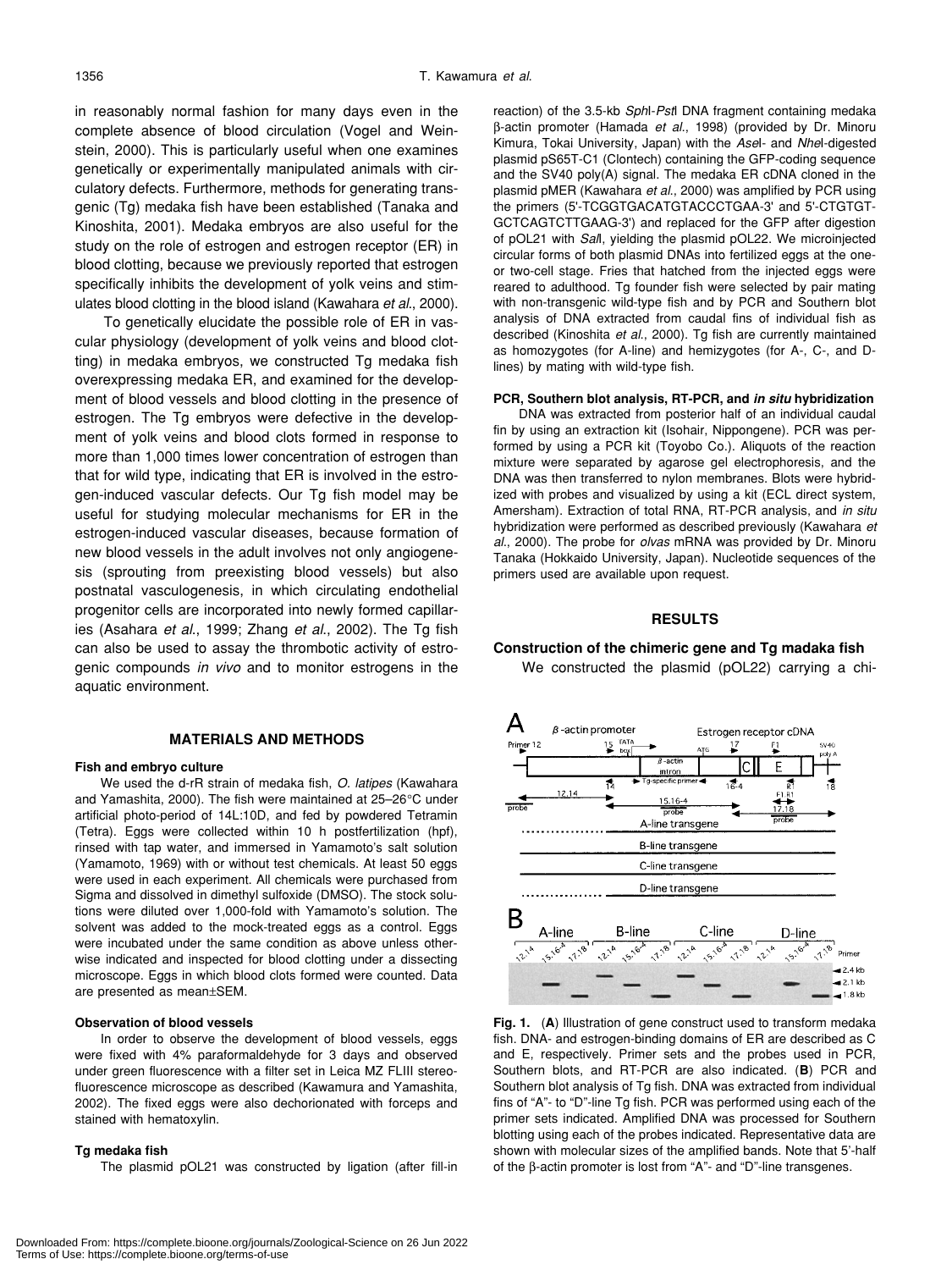

**Fig. 2.** RT-PCR and *in situ* hybridization analysis of Tg fish. (**A, B**, and **C**) RNA was extracted from 1- and 2-dpf embryos (**A**), 3-dpf embryos (**B**), and 30-dph fries (**C**) spawned by pair mating between "A"- and "C"-line Tg and wild-type fish (denoted by A and C, respectively), and from age-matched wild-type embryos and fries (W) (n=30 each). Adult female and male livers of wild-type fish were extracted as controls. RT-PCR proceeded using each of the primer sets that can detect the E domain-coding message (common primers F1 and R1; Fig. 1) and the transgene-specific joining region between the β-actin promoter and ER cDNA (Fig. 1). After electrophoresis of amplified DNA, gels were stained by ethidium bromide (**A**) or processed for Southern blotting (**B** and **C**). Ethidium bromide-stained rRNAs are also shown. (**D**) Whole-mount *in situ* hybridization. Signals for ER, β-actin (ACT), and *olvas* messages were examined using antisense probes in "A"-line Tg and wild-type (W) embryos at the indicated times in the development. Arrowheads indicate the gonadal region. Scale bar is 500  $\mu$ m.

ER

**ER**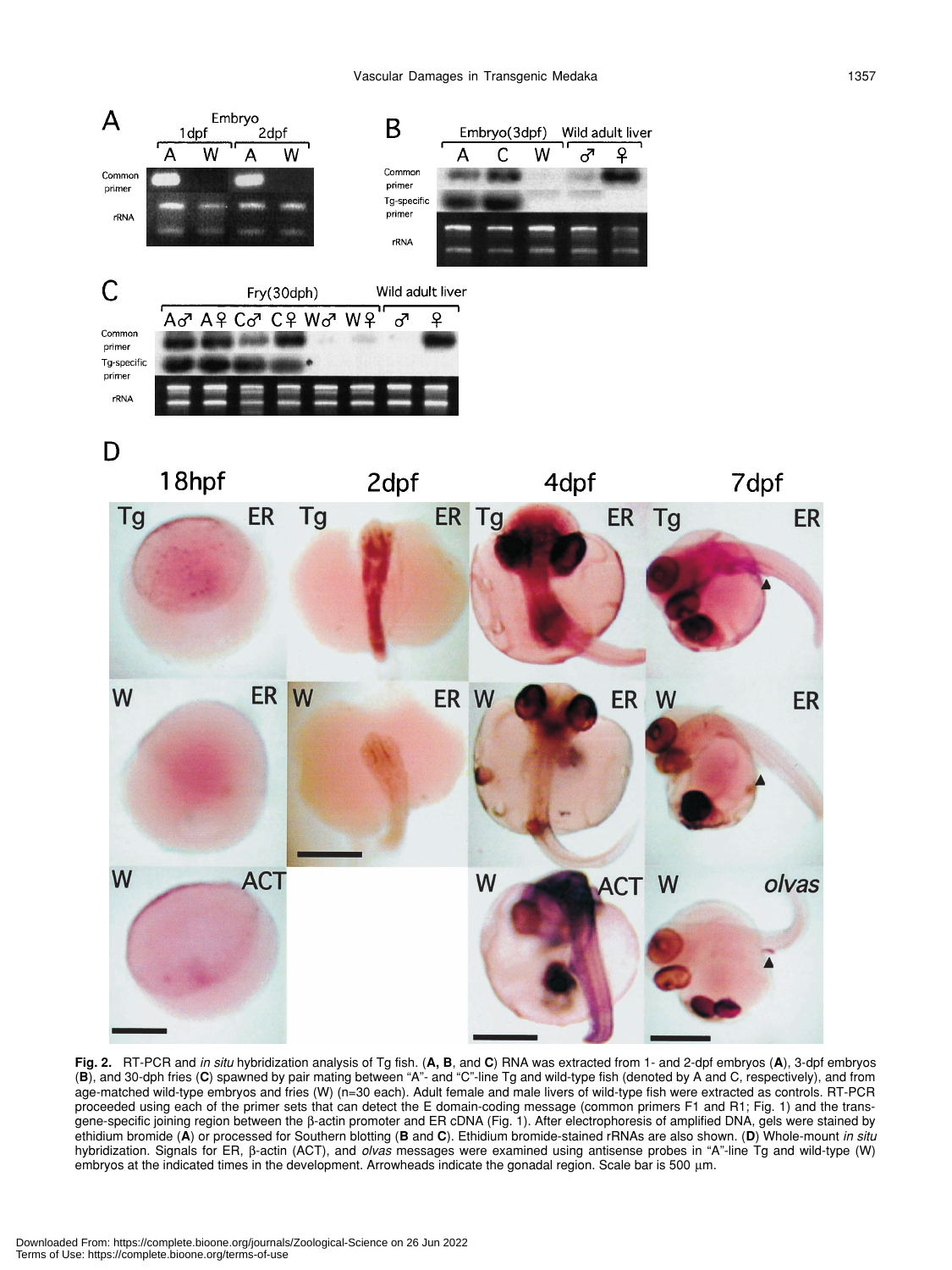

**Fig. 3.** Dose-response of blood clotting after exposure to estrogens. (**A** and **B**) Embryos were collected from mating between wild-type fish (closed circle) and from mating between the "A" (triangle)-, "B" (closed square)-, "C" (open square)-, or "D" (open circle)-line Tg males and wildtype females. Embryos (n>50 each) were incubated in the Yamamoto's solution containing E2 (**A**) or EE (**B**) at the indicated concentrations for 3 days, then blood clotting was evaluated.



**Fig. 4.** Blood clotting and developmental defects in yolk veins. (**A**) The "C"-line Tg and wild-type embryos were incubated in the presence of E2 (2 µg/l) for 2 and 3 days and photographed. Blood clots formed at the blood island in the Tg embryos at 2 dpf, then dispersed on the yolk surface. Blood clots and yolk veins are indicated by arrows and arrowheads, respectively. Scale bar is 500 µm. (**B**) The "C"-line Tg and wildtype embryos were examined for yolk veins with fluorescence and hematoxylin after exposure to E2 (2 µg/l) for 3 days. Yolk veins are indicated by arrowheads. Scale bar is 500 µm. (**C**) The 10-hpf embryos from mating between the "C"-line Tg and wild-type fish were incubated in the presence or absence of E2 (2 µg/l). At the indicated times, embryos (>50 each) were taken, fixed, and examined under fluorescence. The embryos that develop yolk veins were counted.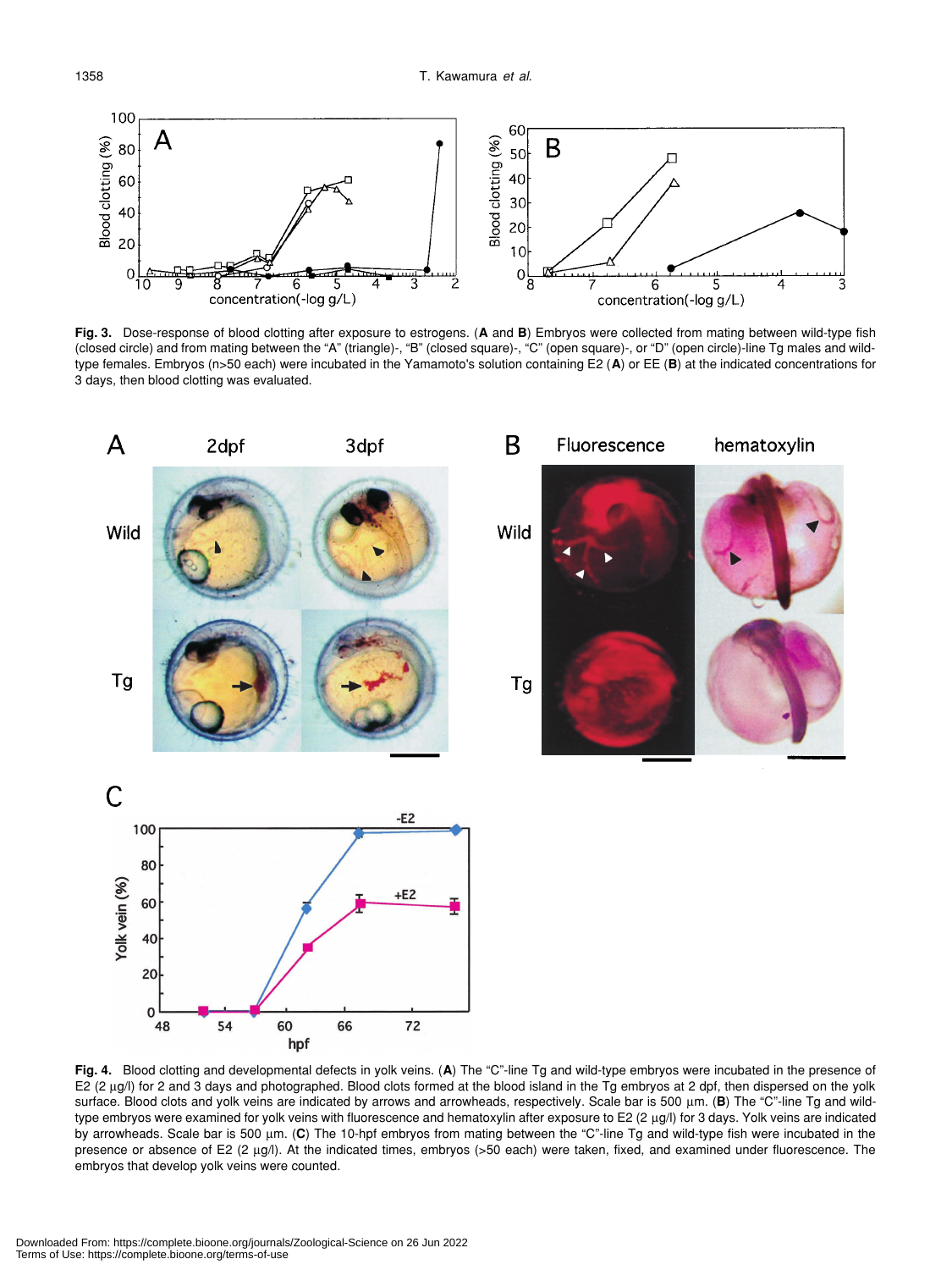meric gene with the coding sequence of the medaka ER cDNA fused to the medaka β-actin promoter and the SV40 poly(A) signal sequence (Fig. 1A). We also constructed the control plasmid (pOL21), for monitoring successful injection, in which the ER sequence is replaced with a GFP reporter gene. A total of 550 one- or two-cell-stage fertilized eggs were injected with a mixture of the two uncut plasmid DNAs (pOL21 and pOL22). Of these, half developed normally and expressed fluorescence when observed 1 day after microinjection. Fourty-seven individuals grew to adulthood and were examined for the presence of the transgene in DNA preparations extracted from posterior half of caudal fins by PCR and Southern blot analysis (Fig. 1B). We obtained 8 transgene-positive fish. These were pair mated with nontransgenic fish, and individual progenies were examined for the transgene. We obtained 4 independent F1 Tg fish named "A" to "D". The "B" and "C" fish had a complete sequence of the designed transgene, but the "A" and "D" fish lacked 5'-half of the β-actin promoter (Fig. 1B) that is not essential for expression (Liu *et al*., 1990). These Tg fish were amplified by pair mating with non-Tg fish and used for further analysis. In each pairing, approximately half of the progenies were transgene positive, indicating that the transgene had been stably integrated in one of the homologous chromosomes. We obtained homozygotes by mating among "A"-line hemizygotes, but could not from "C"-line.

#### **Expression of the transgene**

To analyze the steady-state level of the transgene message, total RNA was extracted from mixture of approximately 1:1 Tg and non-Tg embryos (1- to 3-day postfertilization, dpf) and fries (30-day post-hatching, dph) that had been spawned by pair mating between a Tg male and a non-Tg female. RT-PCR analysis was performed using two primer sets to detect messages corresponding to either a coding region of ER cDNA (common to wild-type ER and transgene messages) or a transgene-specific junction region between β-actin promoter and ER cDNA. Both primer sets yielded abundant signals from RNA samples of the mixed embryos and fries in the "A"- and "C"-lines, but signals from RNA samples from wild-type and "B"-line embryos and fries were undetectable (Figs. 2A to C, data not shown). Levels of transgene expression were slightly lower than the ER-message level in wild-type female liver. These results indicated overexpression of the transgene except in the "B" line and confirmed the previous basal level of wild-type ER gene expression during embryonic and fry development (Kawahara *et al*., 2000).

Spatial pattern of expressions of the transgene and βactin and *olvas* genes (as controls) was analyzed by *in situ* hybridization to whole mounts of Tg and wild-type embryos, using antisense probes for detection of specific expression (Fig. 2D) and sense probes as controls (data not shown). The specific signal for the ER message was detected in whole body of the Tg embryos in a similar manner as the expression pattern of β-actin message in the wild type, suggesting that the expression of the transgene is governed by the β-actin promoter. The ER signals were detected throughout the embryonic development, and at the tail region including the gonad (marked by arrowheads), where the signal for *olvas* mRNA was detected (Shinomiya *et al*., 2000; Tanaka *et al*., 2001). Specific signals for ER were undetectable in the wild type.

#### **Blood clotting and vascular defects in the Tg embryos**

For blood clotting, wild-type embryos and mixture of approximately 1:1 Tg and wild-type embryos were collected 10 hr after fertilization and immersed in a saline solution with or without each of estrogens, 17β-estradiol (E2; a natural estrogen) and 17α-ethinylestradiol (EE; a synthetic estrogen used as a contraceptive pill). Wild-type embryos developed normally in the presence of E2 up to 1.0 mg/l and of EE at 2 µg/l. However, large body of blood clots formed at the blood island (a place where blood cells generate at the developmental stage 23) after 3-day incubation at 4 mg/l concentration of E2 (Fig. 3A) or at 200 µg/l of EE (Fig. 3B). The embryos could not develop blood vessels or hatch as described previously (Kawahara *et al*., 2000). In contrast, blood clots formed in the Tg embryos of lines "A" , "C", and "D", but not "B" (consistent with no expression of the transgene in the "B"-line Tg embryos) as early as 3 days after the start of exposure to extremely lower concentrations of E2 (Fig. 3A) and EE (Fig. 3B). Blood clots formed in most Tg embryos at more than 2  $\mu$ g/l concentration of E2 or EE (although % embryos with blood clots was nearly 50), because approximately half of the embryos used are Tg. The blood clots formed first at the blood island and were, then, dispersed on the yolk surface (Fig. 4A). The Tg embryos, in which blood clots formed, failed to develop yolk veins 3 days after exposure to estrogen, while wild-type embryos developed them at that time (Fig. 4B). Kinetics of yolk vein formation was examined after incubating the 10-



**Fig. 5.** Tamoxifen inhibits the estrogen-induced blood clotting. Embryos were collected from mating between wild-type fish and from mating between the "A"- or "C"-line Tg males and wild-type females. Embryos (n>50 each) were incubated for 3 days in the presence or absence of E2 (2 µg/l) and TAM (2 mg/l) as indicated, then blood clotting was evaluated.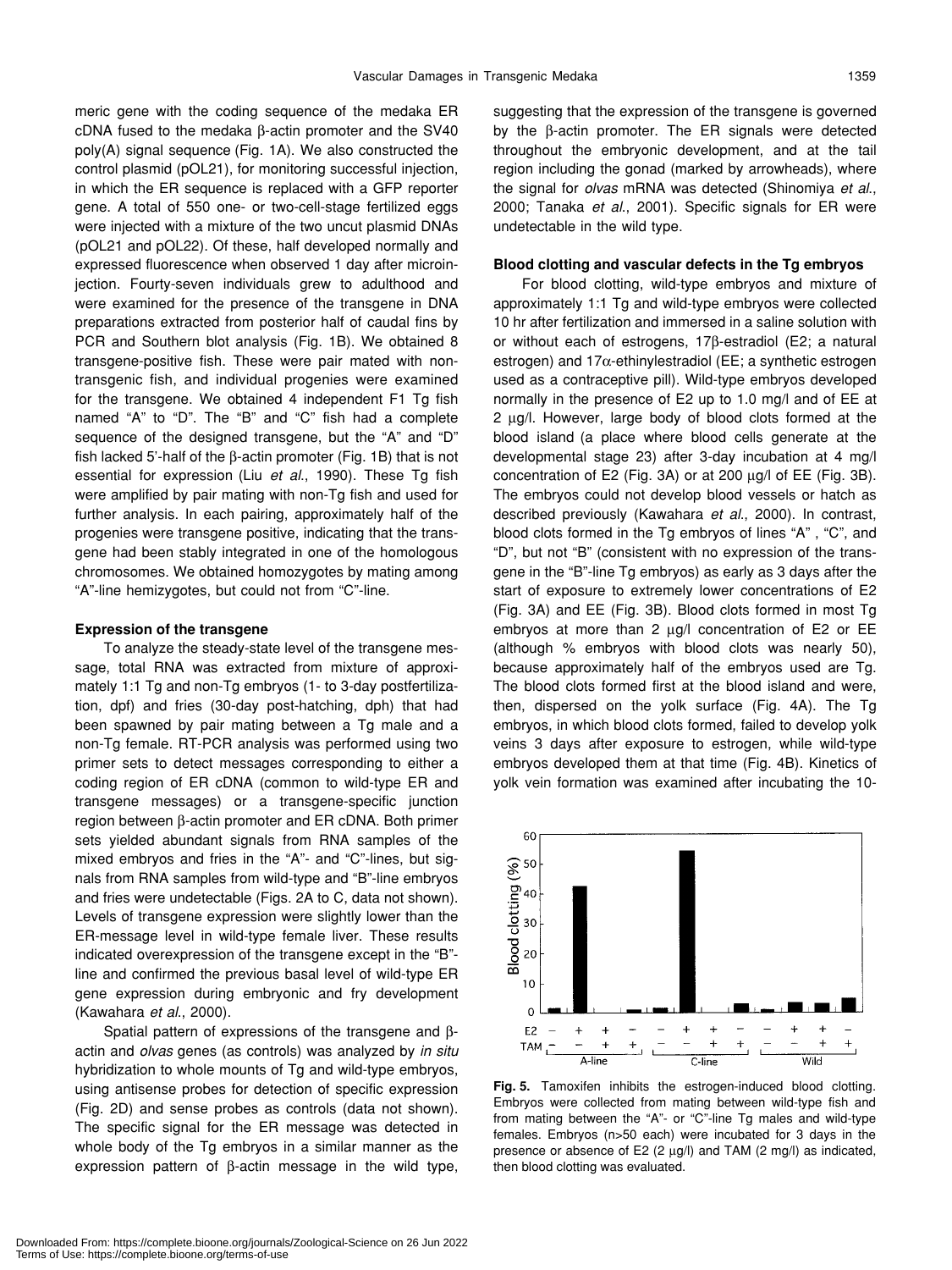hpf embryos from mating between "C"-line Tg and wild-type fish in the presence or absence of E2. Population of the embryos developing yolk veins in the presence of E2 was approximately half of that in the absence of E2 throughout



**Fig. 6.** The sensitive period to estrogen in the development of Tg embryos. (**A**) The 10-hpf embryos (n>50 each) from mating between the "C"-line Tg and wild-type fish were incubated in saline, added with E2 at the final concentration of 2  $\mu$ g/l at the indicated hpf, followed by incubation, then blood clotting was evaluated at 3 dpf. (**B**) Photographs of the embryos in saline at the indicated hpf. Arrows indicate the developing edge of the blastoderm. Arrowheads indicate the embryonic body. Scale bar is 500 µm.

the experiment, indicating that formation of yolk veins is inhibited by E2 in the Tg embryos (Fig. 4C). Blood clots formed in less than 5% of the embryos incubated in mock solution ( $n \ge 100$  for each Tg embryos). Co-incubation with an anti-estrogen, tamoxifen (TAM), abolished the estrogeninduced blood clotting (Fig. 5) and rescued the developmental defect in yolk veins. These results indicate that overexpression of ER greatly enhances the thrombotic response to estrogens and that activation of ER is involved in both the estrogen-induced blood clotting and developmental defects in the vascularture.

We examined the sensitive period to estrogen in the development of the Tg embryos by incubating them in E2 after the time interval starting from 10 hpf (Fig. 6A). The embryos of 25 hpf (at the early neurula stage) or later developmental times no longer responded to E2, while the embryos before 22 hpf were susceptible to estrogen (Fig. 6B). These results indicate that the sensitive period is before the early neurula stage.

#### **DISCUSSION**

We have created, for the first time, aquatic animals hypersensitive to estrogens (E2 and EE) by overexpressing ER in the medaka fish. Our Tg embryos fail to develop yolk veins and blood clots form within 3 days after exposure to the lowest estrogen concentration (2 µg/l). We therefore propose the use of our Tg embryos to specifically monitor the estrogenic activity in chemicals, foods, and the sewage effluent to be discharged to the aquatic environment, which has been shown to contain E2 and EE (Desbrow *et al*., 1998). Blood clotting is a novel, useful biomarker for estrogens, because the current bioassay based on the male-tofemale gonadal sex reversal or the intersex gonad takes 2 –3 months (Patino, 1997; Kawahara and Yamashita, 2000).

The thrombotic progression is considered to be dependent on several risk factors such as aging, cancer, pregnancy and surgery. Several studies have also reported that current use of oral contraceptives (OC) in young women and HRT in postmenopausal women increase risk of VTE and cerebral and myocardial infarction (Daly *et al*., 1996; Jick *et al*., 1996; Godsland *et al*., 2000). Given the widespread use of OC and HRT, it is important to uncover a mechanism by which estrogens act in the blood clotting pathway. Here we overexpressed ER in the medaka fish embryos and produced the estrogen-dependent thrombosis. Our results indicate a key role of ER in the estrogen action. The embryos respond to estrogen before the neurula stage and fail to develop blood vessels at the later stage, suggesting that precursor cells to yolk veins can be damaged by estrogen. Blood clotting may be caused by the embryonic vascular damage, because platelet adhesion to subendothelial collagens and activation by components of the extracellular matrix are crucial for blood clotting (Nieswandt *et al*., 2001). These situations may be applicable to VTE, because, firstly, circulating endothelial progenitor cells are involved in the